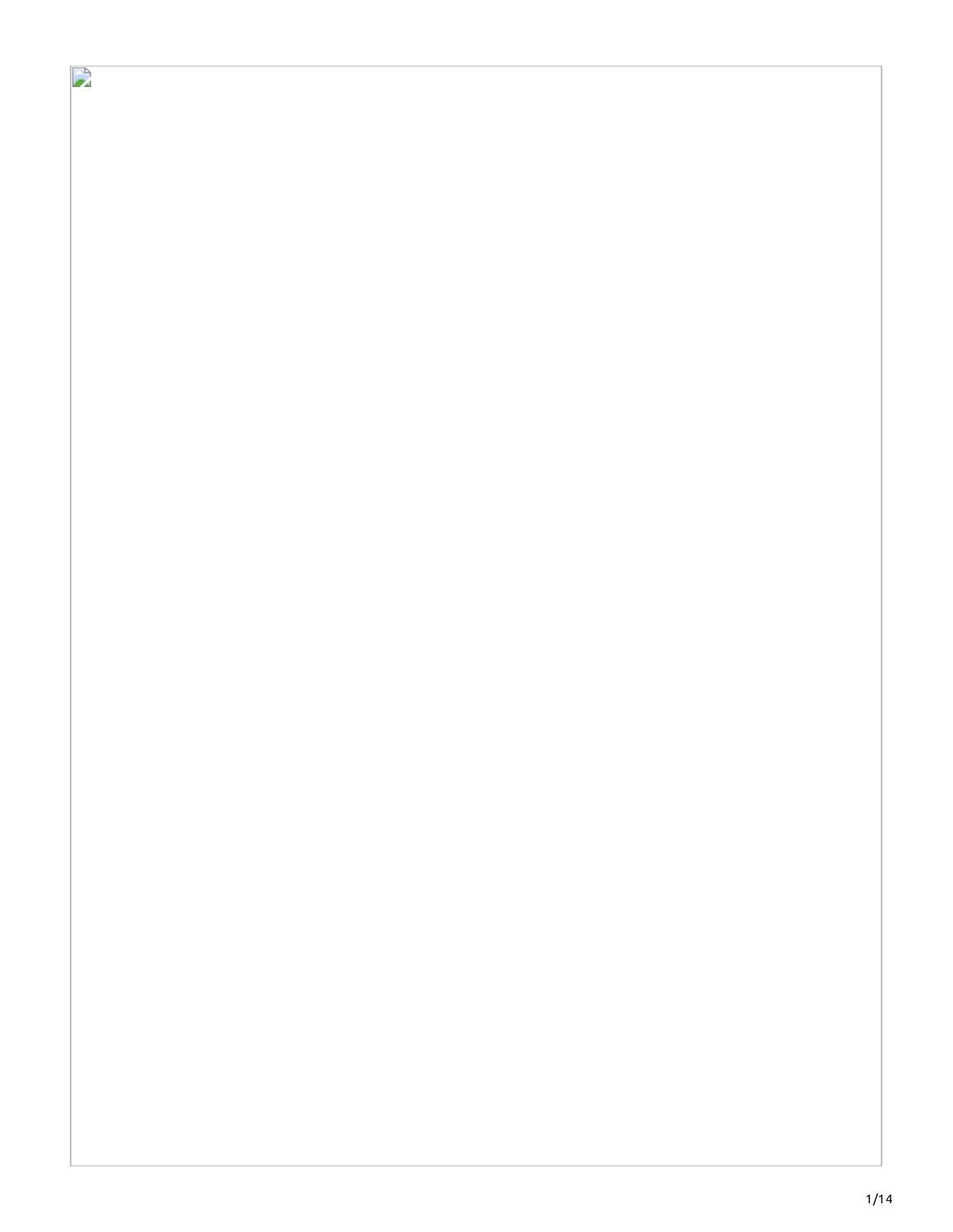# **2021 Mid-Year Update**

**westwoodgroup.com**[/insight/2021-mid-year-update/](https://westwoodgroup.com/insight/2021-mid-year-update/)



## **Unprecedented Stimulus, Economy Rebounds … Inflation, Interest Rates, Taxes Coming Sharply Into Focus**

*Originally published on Monday, July 2, 2021.*

#### **The New Year Delivers a Dramatic Turnaround**

The world is not just healing, it's undergoing a burgeoning reinvigoration that's quickly spreading. This time last year, America was in the midst of what seemed to be the beginning of what many thought would be a protracted economic downturn; a disastrous and abrupt end to a record-long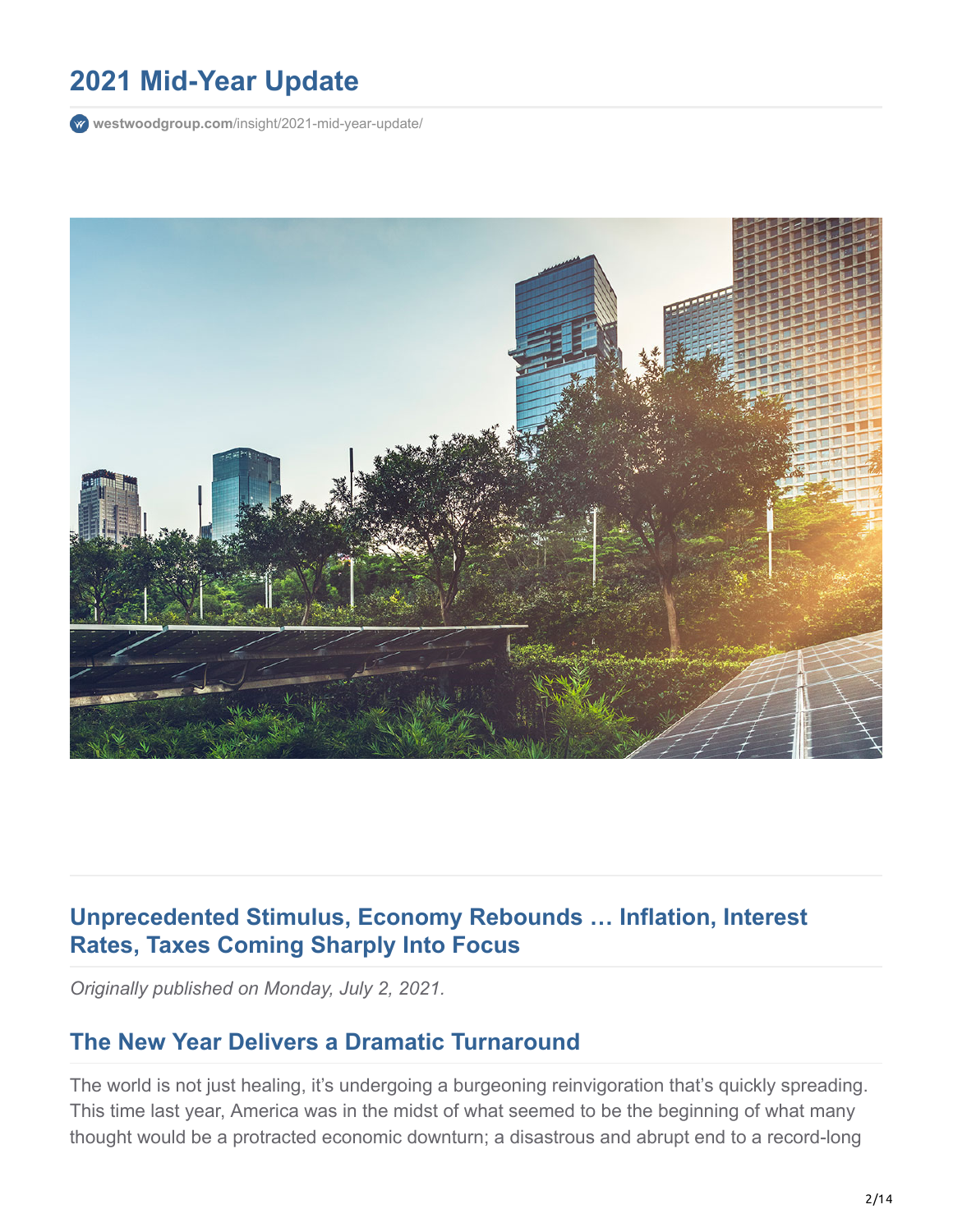expansion. Last summer, much of our country was in the throes of a lockdown, and many wondered what the future of work, travel and economic prosperity would look like.

In our 2020 mid-year report, we did affirm that the sharp contraction would likely be transitory, and that headlines would probably bring continued, but perhaps overdone volatility as society adjusted to a "new normal," which has since become one of the most overused cliches of 2020. But growing optimism, swift vaccination rollout and our want and need for a thriving spirit quickly turned one of our world's darkest hours into a rebirth and reimagination of societal norms. In fact, this new normal might not be as bad as many thought, as our country is not only out of recession, but bubbling with what seems like durable economic growth and bonafide confidence. The question, of course, is its staying power, and how to deal with some of the unforeseen negative effects of the turnaround.

Westwood remains optimistic, in general, and sees continued strength in risk assets driven by several factors including monetary policy, momentum in key global economic sectors and continued government spending. We see continued strength in equities and continued moderation in inflationary pressures and unemployment.

# **Dealing With the Biggest Black Swan Since the Mortgage Crisis**

When "outlier" events like the COVID-19 pandemic occur, it's perfectly acceptable for the masses to anticipate as many dramatic, pessimistic possibilities as our minds (and models) are simply not accustomed to rationalizing something we haven't experienced before (i.e., government shutdowns, protruded lockdown orders, mask requirements, mandatory remote work and school, and so on). History can certainly be a guide, but is a limited tool.

The past has shown that times of chaos are often followed by periods of lower volatility as civilization generally prefers calm and happiness over stress and unpredictability. Obviously, the outcome of this global incident was predicated on how deep and long the pandemic's painful side effects would persist. Fortunately, swift (and sometimes frustrating) actions by governing bodies and the public at large minimized the effects of this crisis, and most global metrics for public health and economic trends point to sustained positive trajectories, with limited areas still grappling with the virus.

Unlike the financial stresses of the housing crisis, the dramatic and dynamic cultural, social and psychological effects of this deadly pandemic arguably had a deeper effect on a larger swath of people and surely made many rethink their hierarchy of values. Business owners in nearly every sector and size have also had to modify structures, some temporarily, others forever. At a minimum, the crisis has changed a portion of our social fabric forever. Investment strategies should account for these alterations and portfolio rebalance to account for opportunities and/or shortfalls in companies that fail to adapt.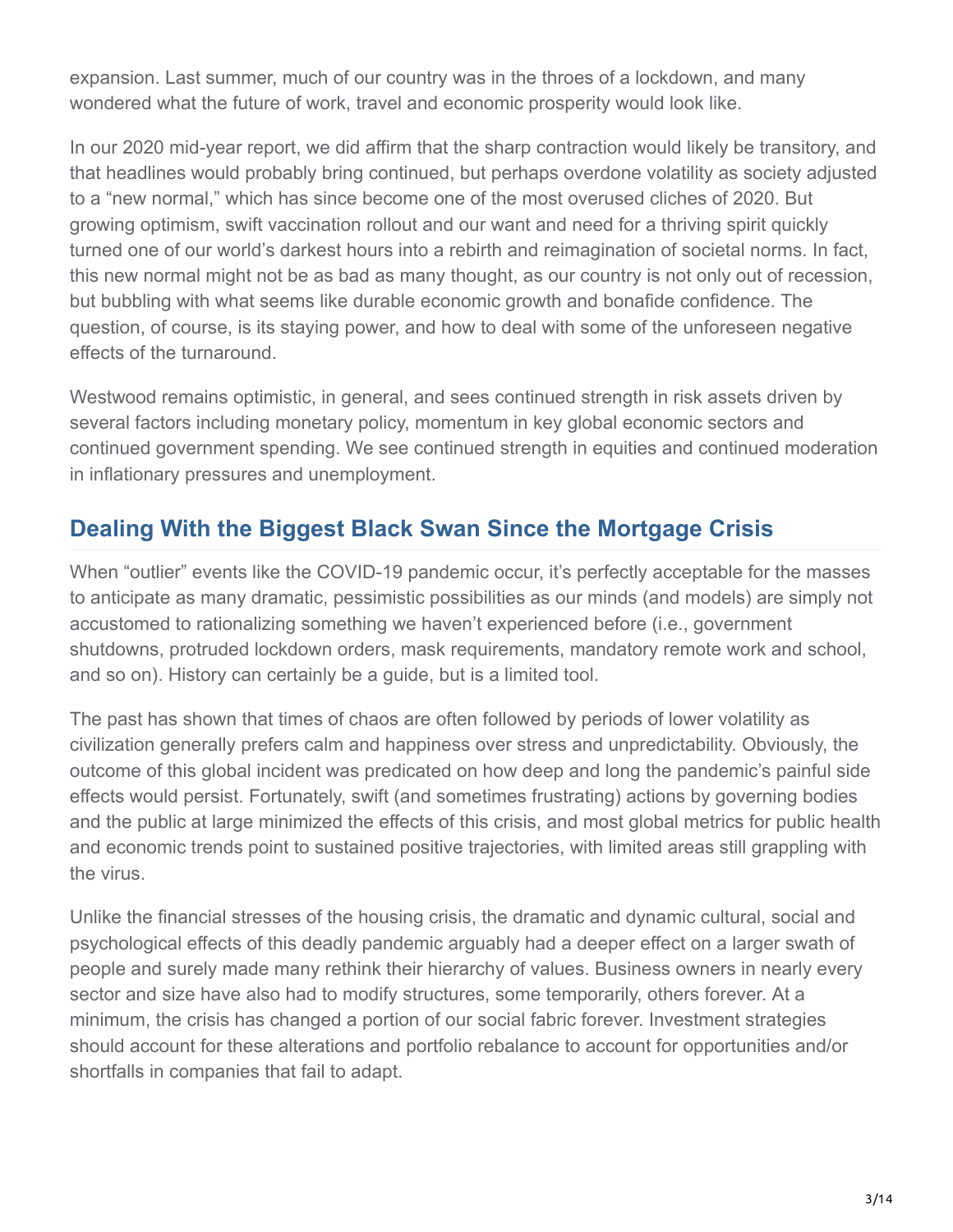Dramatic modifications in commerce and work patterns have put a heavy demand on technology and e-commerce solutions, which are likely to persist for some time. These trends should fuel digital media, online retail, delivery services, automation and other sectors for the remainder of 2021 and beyond. We've also seen an exodus from some of the most dense urban areas as Americans sought comfort and better places to work and live. These trends will impact certain commercial and residential real estate markets and could amount to budget deficits in some cities. Some rural areas and suburbs may also struggle with infrastructure and traffic, despite tax windfalls.



On a positive note, the world witnessed one of the greatest efforts in medical research and development. In less than a year's time, three separate vaccines were given emergency approval domestically, followed by a subsequent distribution of historical proportions beginning in late 2020. As it stands today, more than 54% of Americans have received at least one dose of a COVID-19 vaccine, and the rates of infection and mortality continue to plummet in most areas. We believe there's a high probability that vaccine creation and distribution channels continue to improve, despite political differences.

The new administration, which promised a more conservative approach to opening the country, seems to have taken the cue from the Centers for Disease Control and Prevention to allow life to return to normal. Many states had already begun to relax social distancing and masking requirements, but as of June 1, the vast majority of the country is getting back to business as usual.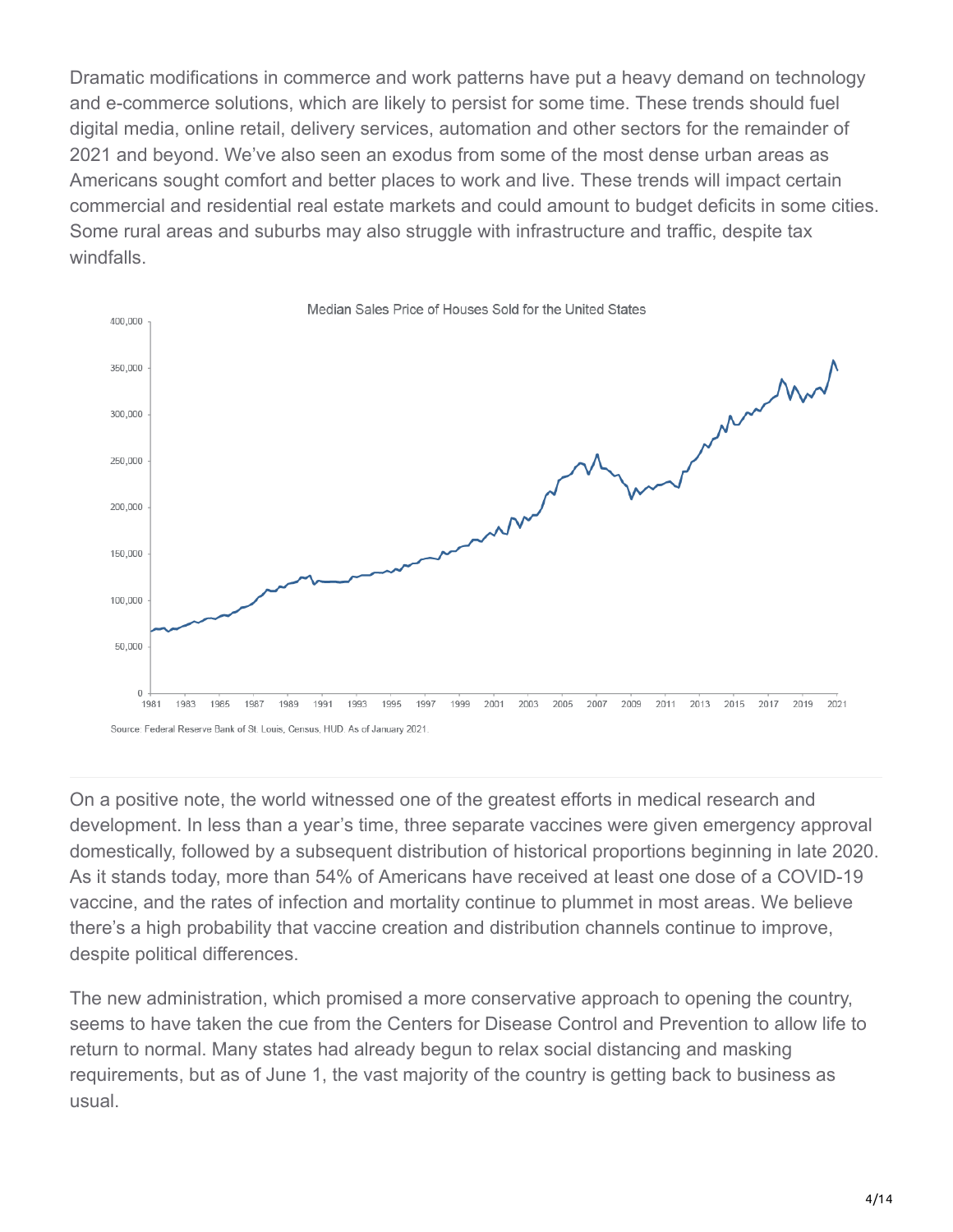# **Consumers Confident, Ready to Spend More: Are Companies Able to Deliver?**

As restrictions fall, individuals and businesses alike have already begun to show their postlockdown spending prowess, along with their excitement to reconnect and resume a more normal life. Some things are certainly different. Many restaurants have [streamlined](https://www.bloomberg.com/news/features/2021-06-18/did-the-pandemic-kill-off-the-restaurant-menu) their menus, shifted to all-digital menu systems (which also allow for quick changes), and utilized other means to deal with the deluge of traffic amid thinner staffs and higher wholesale prices for foods, disposable items and employees.

This cost-saving, smart approach to reopening is also being utilized in many other sectors. TSA travel [data](https://www.tsa.gov/coronavirus/passenger-throughput) shows increasing traffic at checkpoints, but traveller counts are still down about 20% from 2019. Of course, much of this data is skewed as airlines don't have the staff or same amount of routes operating versus two years ago. A lack of available workers could create a sticking point for earnings growth as corporate America continues to scale. One solution may be to increase wages, but with other input costs rising, either margins shrink or goods become more expensive. The latter is likely to win the war in many cases.

The two most popular domestic consumer confidence metrics are both showing a sharp rebound, and both are indicating future optimism, with the University of Michigan CSI slightly less optimistic.



University of Michigan: Consumer Sentiment

Source: Federal Reserve Bank of St. Louis, University of Michigan. As of May 2021.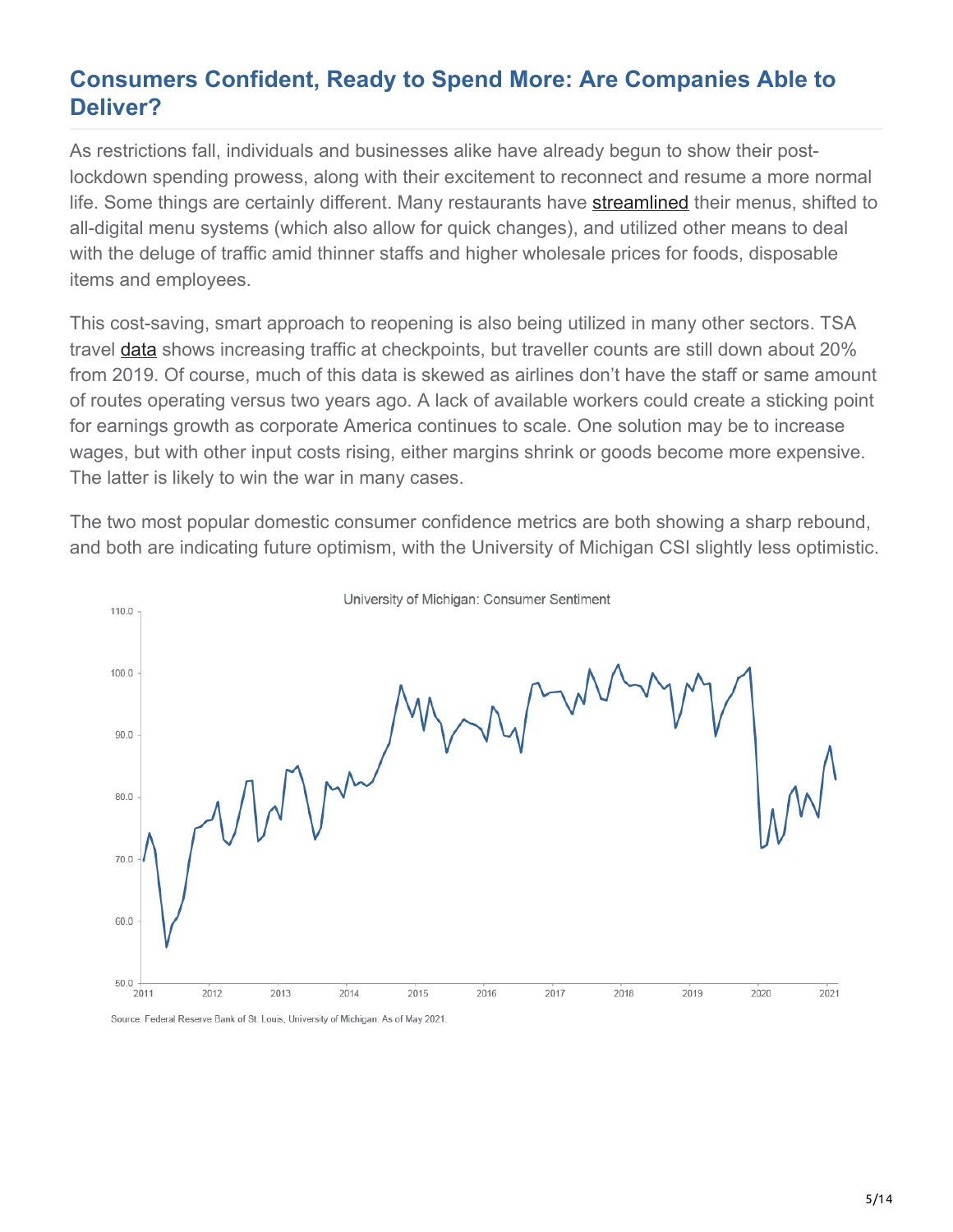

The good news is that demand is likely to remain elevated and consumers should be able to digest minor price hikes. Americans have been not only socking away savings at a record pace, but also have been essentially "shut in" for a year. Many of us have been paying premiums for delivery services or have even lost touch with what "normal" costs used to be. In other words, most of us are just happy to get out, enjoy a good time with friends or loved ones, and socialize.

Real, disposable income is also rising, which helps to buffer increased costs. And the continued boom in the housing market has also created an immense amount of wealth and equity for homeowners, which is likely to be tapped, especially if interest rates continue to creep higher, which could, in turn spur more activity in the real estate market.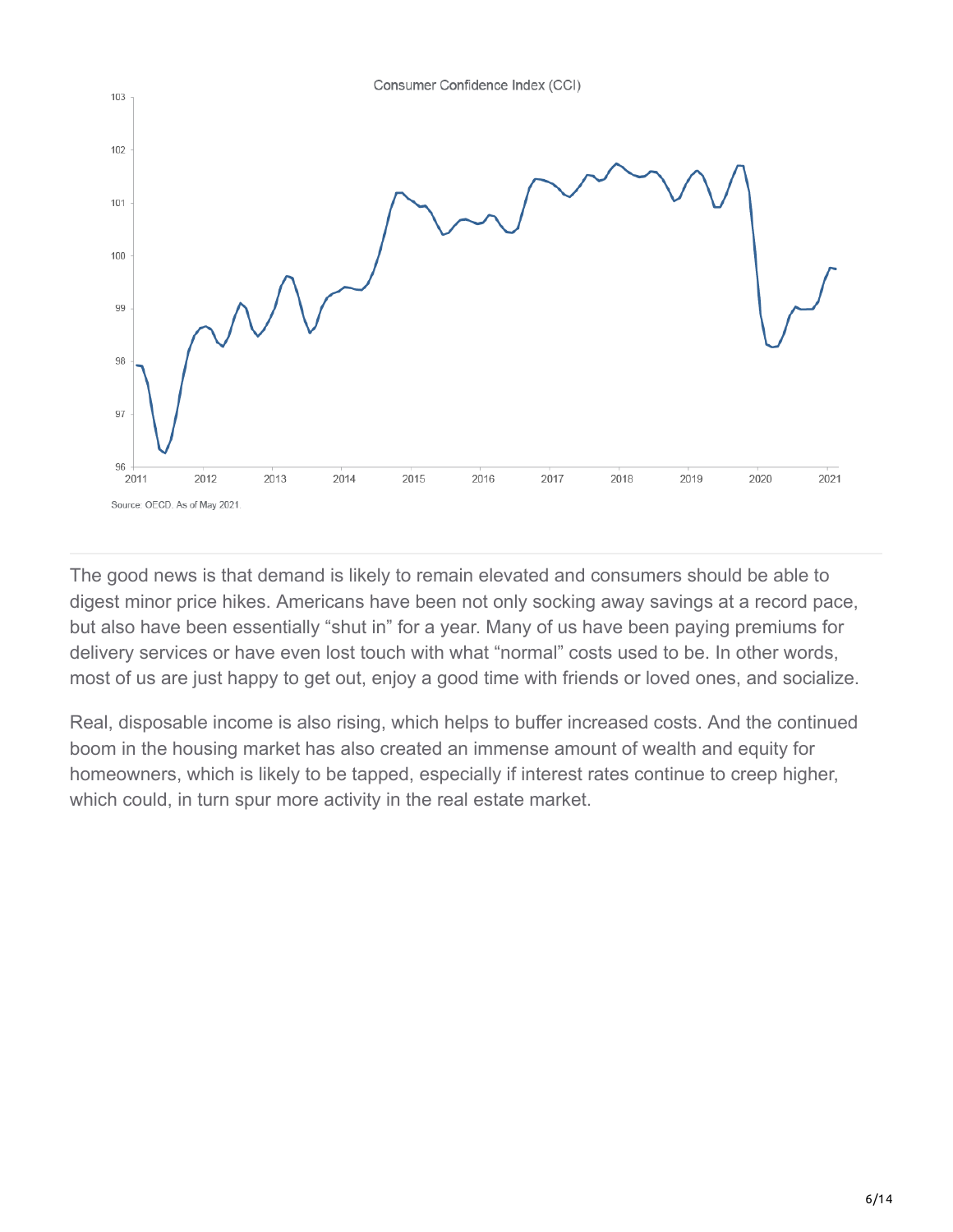

Source: Federal Reserve Bank of St. Louis, U.S. Bureau of Economic Analysis. As of May 2021.



Cash-infused consumers were forced to change their spending habits and put abnormal strains on certain sectors like tech, furnishing and home improvement items. So, what started as a pricing collapse in many commodities, services (labor) and finished items has quickly turned into a parabolic "re-flation" that has driven the costs of just about everything near all-time or multi-year highs. This jump in prices has acted as an added tax on consumers and comes congruent with a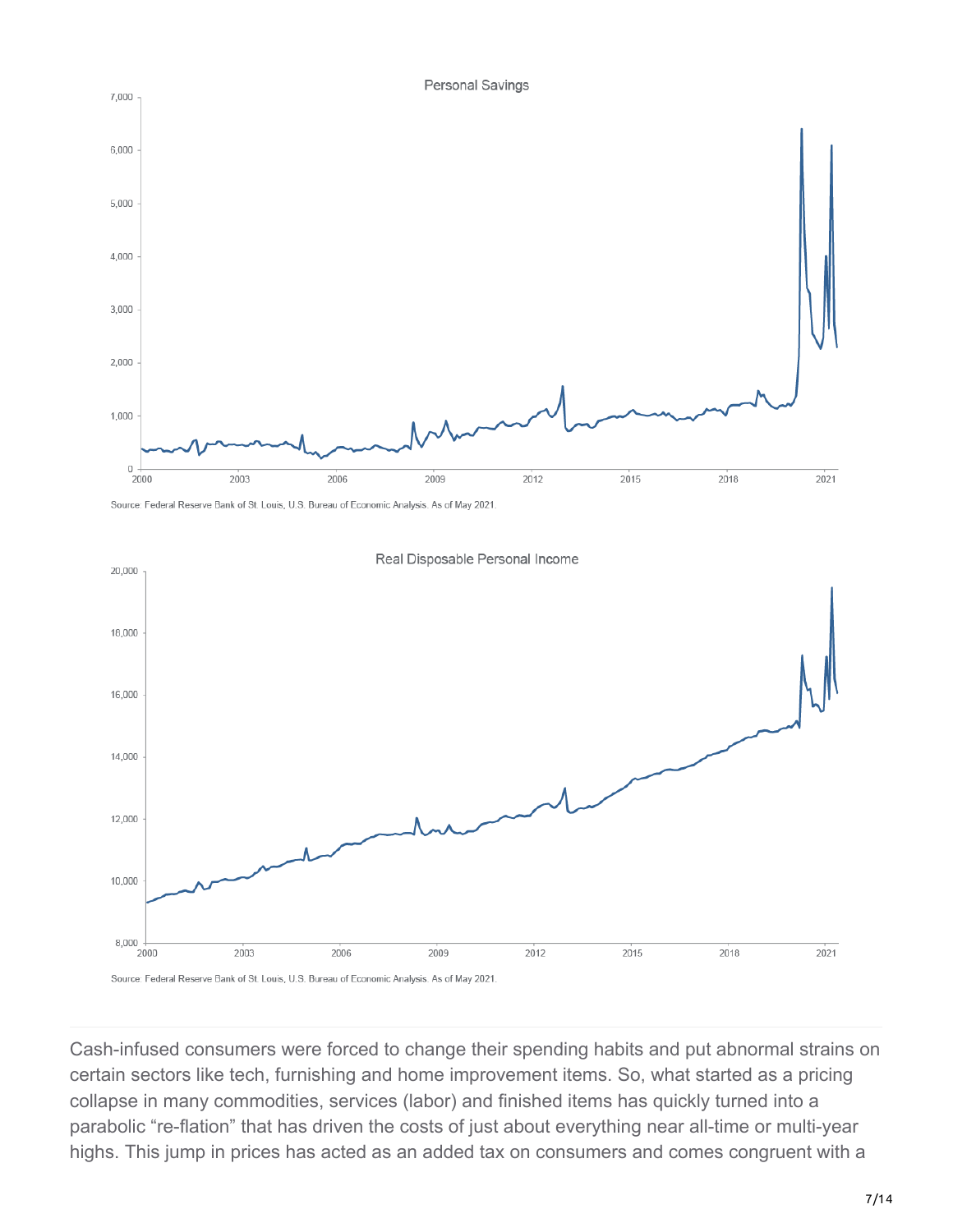sustained rise in average home values, which [gained](https://www.forbes.com/sites/brendarichardson/2021/01/26/housing-market-gains-more-value-in-2020-than-in-any-year-since-2005/?sh=51c4078e4fe0) more in 2020 than in any year since 2005. While housing is expected to remain strong in 2021, our view is that most areas of hyper-inflation will be [transitory](https://youtu.be/nfnQ4Qn90IM), while some could see more sticky or structural price increases.

Another risk to corporate profits is the fact that the labor market is extremely tight (a factor that contrasts headline labor data). Companies big and small are facing labor shortages and are having to either pay up to get employees to work, or even shut down portions of their business, as we saw with American Airlines in late June as hundreds of flights had to be cancelled due to staff shortages. On the flipside, consumers' compensation may finally get a boost that has been lacking for years.



# **Economic Performance by the Numbers**

While the U.S. economy will likely be the dominant growth driver for the next few months, global economies should also see improving conditions. After recording its first economic contraction in 2020, the Chinese economy has already fully recovered, with gross domestic product (GDP) growth expected to return to a rate of 5% to 6% by the end of the year.

Domestically, GDP growth was only negative for the first and second quarters of 2020 at -5.0% and -31.4%, respectively. And while this technically counts as a recession, positive growth returned in Q3 and gained back all it had lost, and then some, by Q4 2020. Growth in first quarter 2021 clocked in at a strong annualized rate of 6.4%. We expect this momentum to continue and see real domestic GDP readings of +7.0% versus the current consensus for 6.5%.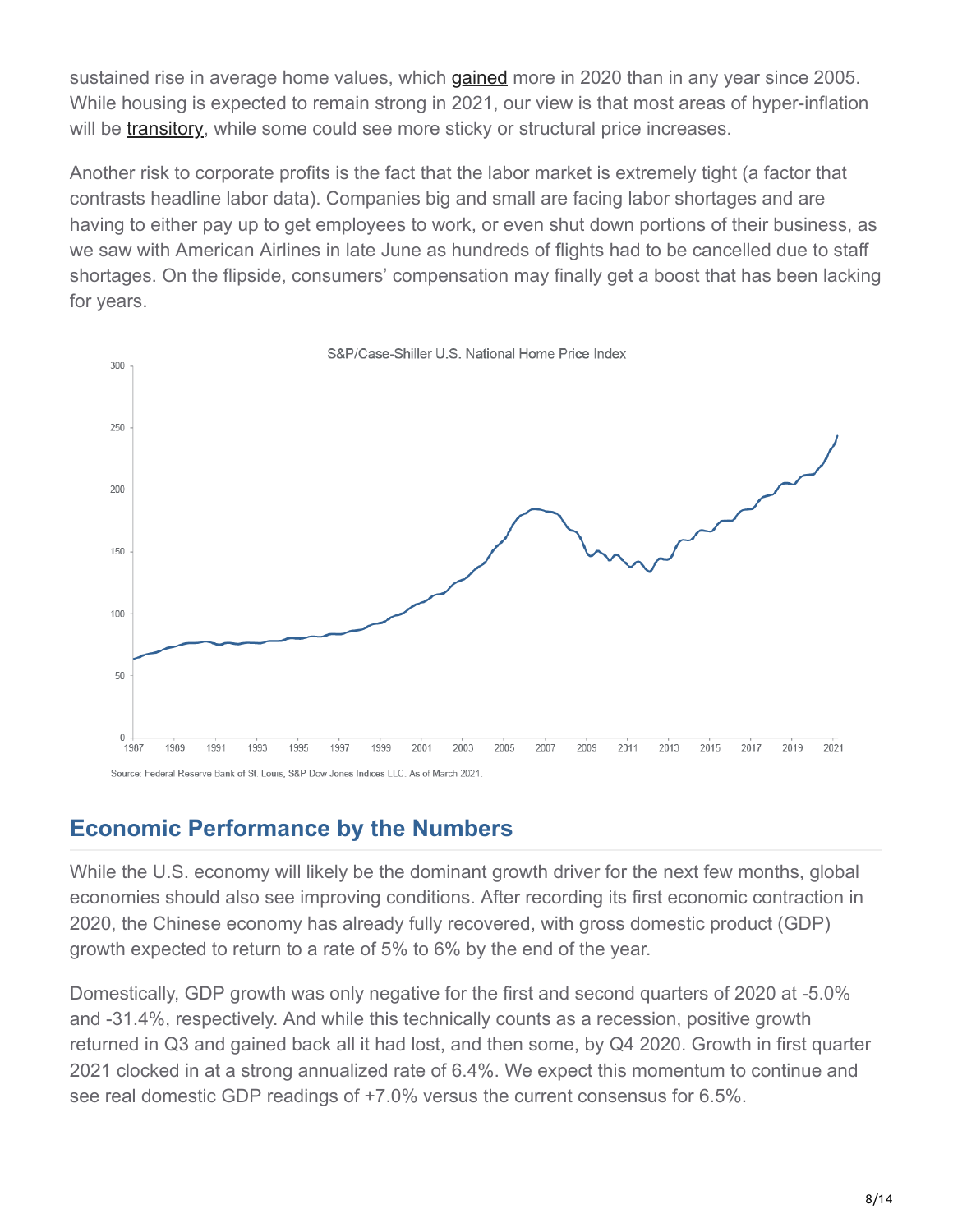Obviously, government intervention via direct consumer stimulus, business bailouts, unemployment forgivable loans and outright bond and exchange-traded fund (ETF) purchases have most certainly distorted what would have otherwise been a more protracted recession. That said, the Federal Reserve (Fed) is unlikely to take a dramatically hawkish turn and rush its forecast to begin raising rates in 2023. The near-term demand that has driven prices higher should subside as the excitement around America (and the world's) reopening dissipates. Growth rates have likely peaked, but that doesn't mean corporate earnings and economic growth cannot continue. We do see the Federal Funds Rate at near zero for the rest of 2021, but also see potential for a hike by late 2022. Core inflation should moderate by year end at or very close to the Fed's target of 2.0%.

With congressional control by the Democrats, large fiscal impulses are likely to continue, and should they come without tax increases, or with less severe tax implications, a major headwind currently contemplated by investors would be removed. Regardless, we believe 2021 will continue to be a constructive year for risk asset returns, particularly those more equity-oriented. However, we remain fully aware of the potential for further disruptions and continued uncertainty across asset classes and geographies.



# **Equities**

Major indexes already made their V-shaped recovery during summer 2020. Momentum has continued for the S&P 500 and NASDAQ, driving many stocks higher without much pause since bottoming last May. Sectors such as consumer discretionary, tech, autos and housing/construction all had tremendous showings in the first half of the year. But while indexes might continue to make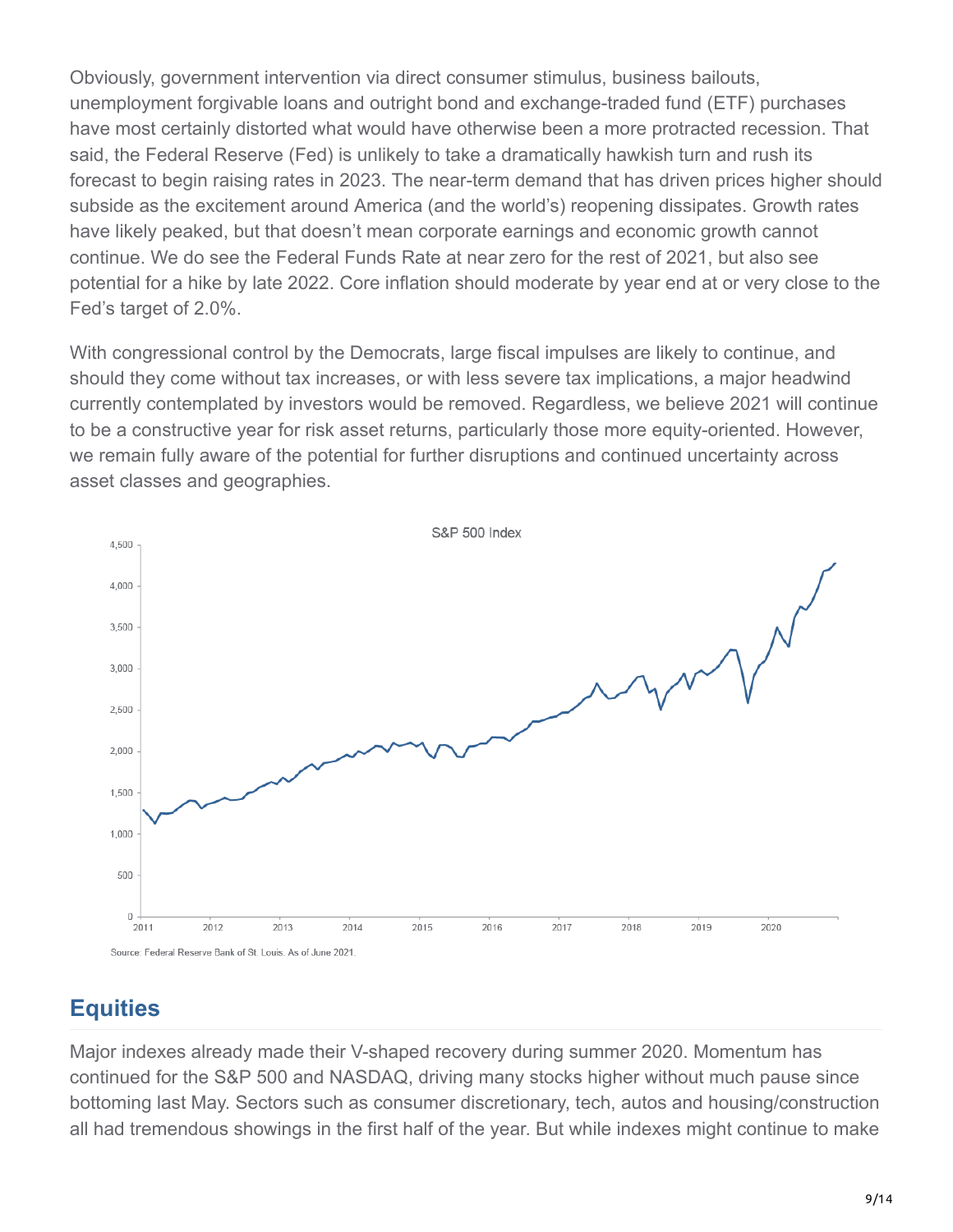records, this is not a "tide that will lift all boats." Big tech names may also be deceivingly attractive, especially following blockbuster earnings from many of the top stocks in the space. First quarter earnings growth for the S&P 500 looks to be as much as 80% year over year. Backing that growth data is the fact that the vast majority of S&P 500 earnings (and revenue) results are handily beating analysts' consensus expectations. And since market participants tend to set their market health barometers against these forecasts, price trends should continue higher. Smaller companies (and some larger names as well) are attracting the attention of small-scale, individual investors who tend to move in unison. We expect to see some increased volatility as "trading culture" gains even more traction. This theory is further supported by record stock option volume in the second quarter.

## **Credit Markets/Fixed Income**

Global credit markets recovered from a massive selloff in the first half of 2020, and continue to improve slowly, but asset selection is likely to be much trickier moving forward. Default expectations soared last March with cumulative five-year implied defaults on U.S. high yield breaching above 50%. Those expectations have come down dramatically, and we believe they will continue to do so, as companies raise capital at a break-neck pace, while terming out maturities. Of course, not all sectors or firms will have that ability. We do see investors continuing to dip their toes (or more) into riskier corporate debt such as lower-quality single-B- and triple-C-rated bonds.

If you're a believer in The International Monetary Fund's call for dollar weakness against other reserve currencies like the Euro or Yen, we could see investors turning to "carry trades" where one borrows in a low-yielding currency and then invests in a higher-yielding, emerging market asset to capture the difference.

The bottom line is that the corporate bond market outlook is certainly positive, but with low yields everywhere, investors will have to get creative on strategy, all while balancing out risk. Higher coupon investments could offset price risks, but again should be approached with skill and tact.

Inflation risk is certainly real as consumers are hoarding relative war chests of savings and are itching to get their "groove" back. The 10-year Treasury yield has been creeping higher as the Fed is getting moderately more hawkish and bullish on growth. But, as much as we hear a modicum of inflationary caution, the economic dynamics that lay ahead of us are far from simple. Unless prices continue to skyrocket (which we don't think most will), it would behoove the Fed to keep the "punch bowl" filled with a serving spoon in hand.

# **Commodities**

Most soft and hard commodities continued their upward trajectories in the first half of the year. Eighty percent of this marketplace were trading above pre-pandemic levels by the end of the first quarter. Like other sectors, these usable and durable essentials encountered a perfect storm as much of the developed world recovered in unison, driving real growth. Speculators also jumped in as future growth prospects improved, in-turn triggering more buying (in some instances) by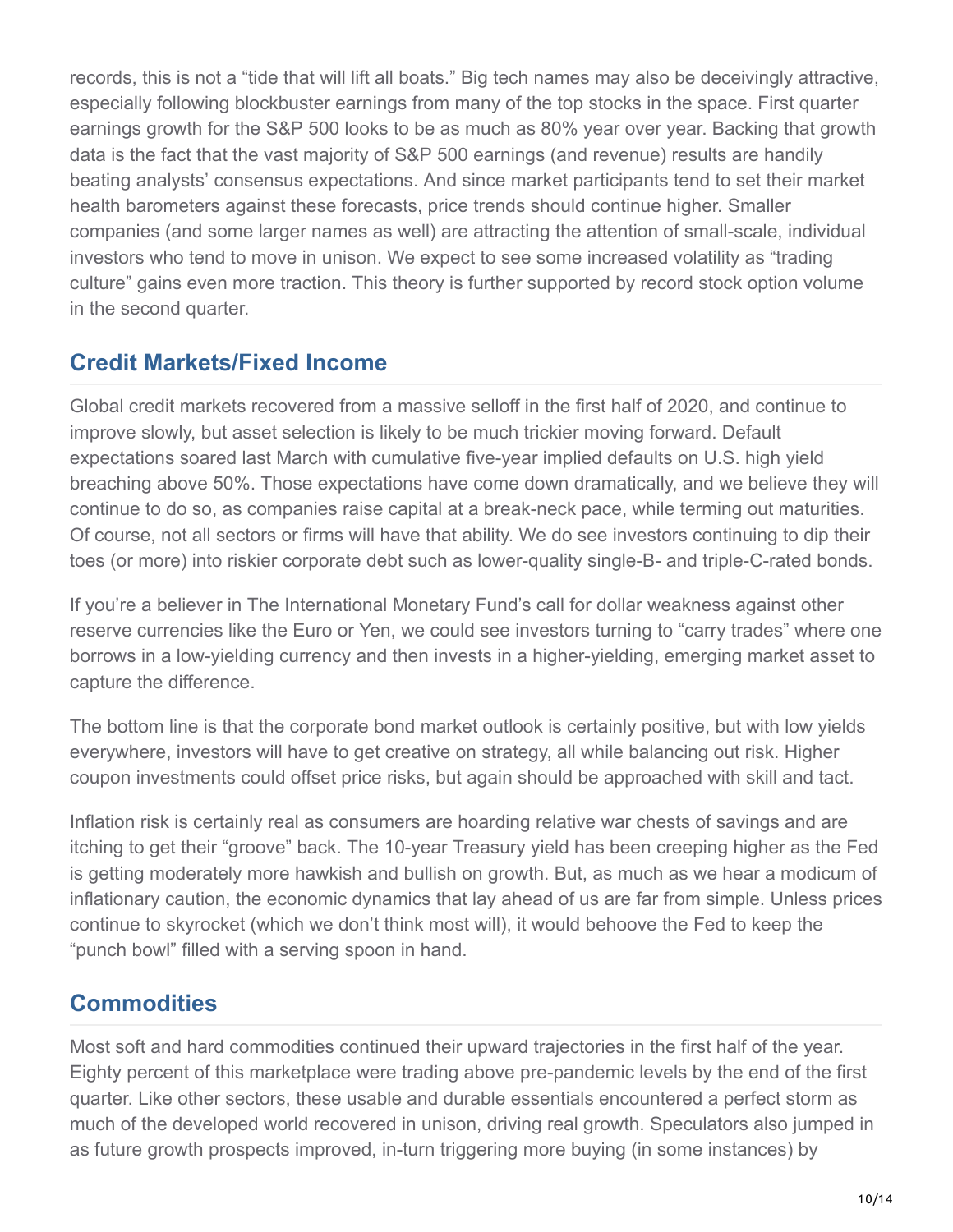companies who needed to lock in prices. This was evident in many of the metals, crude oil and meats. The swift jump in demand was also met with tempered supply and/or logistical challenges that added to price appreciation in many areas.

According to [The World Bank,](https://thedocs.worldbank.org/en/doc/c5de1ea3b3276cf54e7a1dff4e95362b-0350012021/original/CMO-April-2021.pdf) "shocks" in metals and lumber created significant impacts for all, but especially developing and emerging nations. While many of these markets have already begun to correct, we see continued moderation in the prices of most commodities, with crude oil ending the year around \$64 a barrel.

Since most globally traded commodities are denominated in U.S. Dollars, they tend to have an inverse correlation to dollar movements. We do expect general dollar stability and even moderate strength into the back half of the year, which should help further moderate commodities prices (obviously predicated on Fed and other central banks' actions). Prices should also see bearish pressure as production, shipping and demand balance out over the next three to eight months.

## **Broad Outlook**

We have a positive outlook for economic and business conditions — the backdrop for markets. Equity markets have roared back as volatility has subsided while consumer confidence is turning the corner with increased vaccination rates.

Several trends that are providing tailwinds include a re-emerging consumer as quarantine is in the rearview mirror. Additionally, the services-space will benefit as reopening continues, bolstered by high savings rates and renewed spending. Global central banks have continued to keep policy rates low, providing extraordinary market support, which will likely remain, keeping the economy hot with inflation and low unemployment. Fiscal spending is driving strength as we reopen. Confidence continues to increase as the virus seems to be more in control domestically. Increased corporate earnings are offsetting concerns around increased taxes. Ever-present risk includes potential for supply-constraint impacts such as inflation and extended sales cycles. Uncertainty in new administration policy on taxes and regulation remains a watch point.

In other words, much of the worst should be behind us. The COVID-19 vaccine will continue to trigger a "release" of formerly quarantined populace from self-imprisonment to spend. Global central banks of developed nations are likely to keep policy rates low for extraordinary market support for an already strong economy with rising inflation prospects and falling unemployment. Fiscal spending, combined with businesses resuming more normal operations, are driving a strong reopening; expect these trends to continue into the back half of 2021. After confidence restarts (with virus control), pent-up demand will help earnings realization so long as companies can continue to meet consumer demand. Increased tax rates on corporations are a risk factor but should be offset by increased earnings and incremental government spending.

# **How We Are Augmenting Portfolios**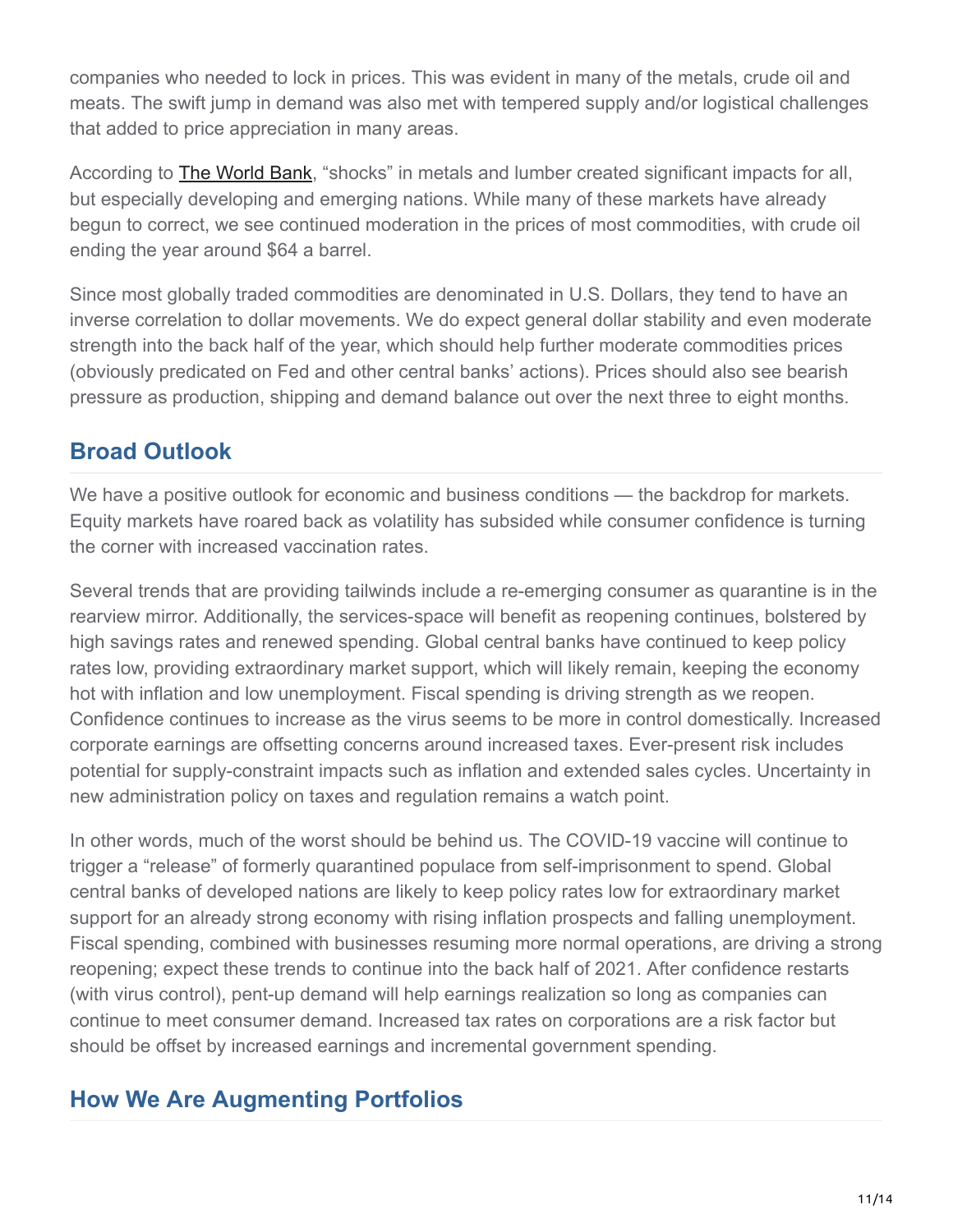- As a result of the market conditions and our expectation that equity markets are likely to reflect continuing growth in economic output, which should positively impact corporate earnings growth, we will maintain an overweight position to equity exposure.
- In addition, we expect intermediate maturity interest rates to rise given the accommodative Fed, fiscal stimulus and subsequent reopening economic activity. This should push up nearterm inflation and growth; therefore, we will remain underweight fixed income and hold our exposure to the Alternative Income product as an income-like, market neutral exposure that should outperform fixed income in this environment.
- We acknowledge the potential for inflation to become a long-term concern and will continue discussing inflation metrics as a key watch item.
- Over the quarter, Emerging Markets (EM) has underperformed domestic equity markets, primarily given the impact of China, which represents nearly 40% of the EM index, underperforming from tightening financial conditions and regulations on large technology companies. Secondarily, the worsened COVID-19 numbers in India have led to concern for lengthened closure there. The impacts of reopening, including increased import demand and rising prices of raw materials (particularly copper and oil), lead to outperformance in the near and medium term, therefore, we will maintain a 10% position to EM equities.
- Finally, we made a small rotation from a Growth-equity exposure to Value-equity exposure to reflect our view that Value will outperform the Growth factor at this point in the economic cycle. We will reduce our AllCap Growth exposure from 16% to 10% and increase our Value exposure by 6%.

# **Outlook Positives**

- Vaccine Rollout Strong America has vaccinated at a record rate and leads most with an unprecedented economic rebound. Most states and businesses have returned to relatively normal operations, save remote work and elevated precautions in some areas. Most developed nations are following suit.
- Inflation Should Cool, Dollar Stable Record bouts of inflationary pressures have hit many sectors including commodities, foodstuffs, services and housing. Although a fair amount should dissipate, some experts see inflationary pressures remaining and will also watch the U.S. Dollar for a rebound after what was a flat first half for the greenback.
- Fed "Punch Bowl" to Stay Full The Federal Reserve remains in a highly accommodative state. Rates are expected to remain near zero until 2023. The central bank has begun winding down several of its stimulative programs already.
- Short Recession, Growth to Continue The official recession lasted only two quarters. The following two quarters of growth more than offset the drop in GDP. While momentum seems to be on our side, expect lower growth rates in the back half of the year. , versus consensus expectations of 6.5%
- Equity Earnings Momentum Full-year earnings estimates for the S&P 500 continue to see an upward trajectory after exceptional first quarter results. Second quarter earnings are now expected to go up nearly 61% compared to Q2 2020 and full-year estimates now stand at \$183.68 on a "per index share" basis.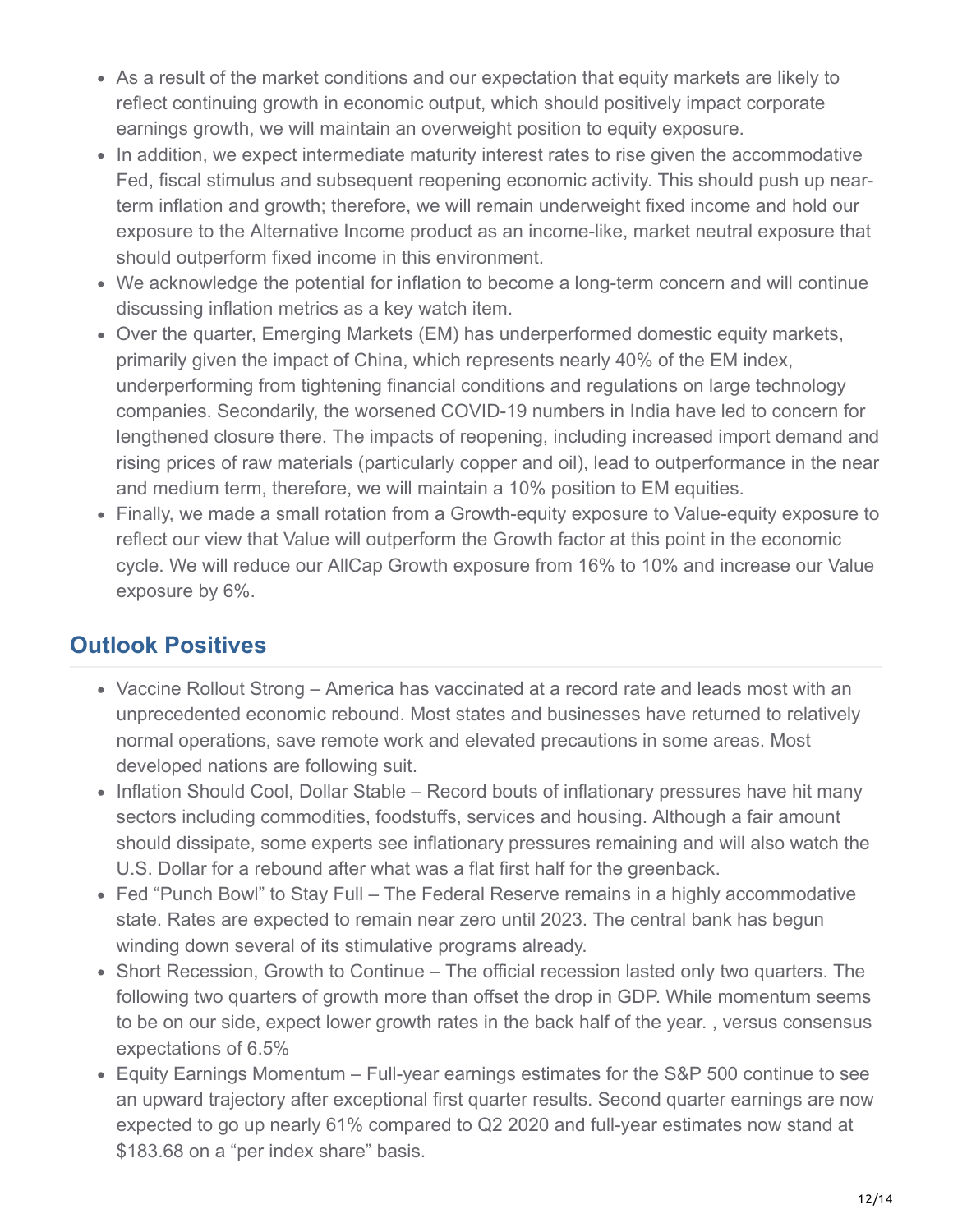- Labor Market Tight, Consumer Confidence Rising Headline unemployment numbers still remain relatively high, but gig-workers, under-the-table laborers and other groups may not be fully represented in government data. Extended and added unemployment funds have also allowed many workers to stay home. When benefits run out, expect businesses (many running on less than optimal staffing) to have a more diverse labor pool to pull from; this should help with longer-term growth and employment data.
- The World is Open! Travel restrictions have eased across much of North America, while Europe and Asia continue to relax flight and tourism constraints. Expect standout revenues from travel-related stocks, but realize that much of the anticipated rebound has already been baked into valuations.

#### **What to Watch for in the Back Half of the Year**

- Accommodative Policy Shifts As countries around the world reopen and look to normalize commerce, inflation and distorted post-pandemic economic trajectories, we could see shifts to less-supportive monetary and fiscal policies. Momentum is strong at the moment and should be able to accommodate a moderate pivot to this type of environment, but since not all areas/countries will recover at the same pace, we could see large discrepancies in growth trajectories as progress and goals vary. Large imbalances or crises abroad could create market disruptions and impact prices and/or domestic growth.
- Interest Rates and Inflation The Federal Reserve and policymakers seem to be accepting of the current spike in prices. It seems that the surges noted are mainly due to supply chain constraints and limited capacity at a time when demand is abnormally high. We expect short term rates to remain relatively low (for the time being), along with a steepening of the yield curve (long-term rate assumptions rising). A sharp improvement in labor markets (combined with stubbornly high prices) could shorten the Fed's 2023 target for a rate-rise, but any announcement to that effect would be unlikely until later in the year. And if domestic inflation rises substantially, the fiscal spigot could be turned off (low probability).
- Equities Strong Now, but Future Strength Will Be Nuanced Stocks around the world are enjoying near-record performance, but the bulls are not as resolved and widespread as demonstrated in mid-June after a subtle hint by the Fed that rates could go higher, sooner. In addition to consumer prices, investors will turn to looming tax hikes that could throw cold water on an all-around equity extravaganza. Opportunities will come in the form of more precise stock and sector selection that best capitalizes on this nuanced cyclical momentum with a keen eye on valuation and upside potential.
- Vaccine/Disease Progress Vaccine rollout slowed by politics, logistics and/or safety concerns. A new strain presents itself and surges out of control. We see continued improvement in the global fight against COVID-19, but surprises, like what India experienced this year, are certainly a risk that shouldn't be ignored.